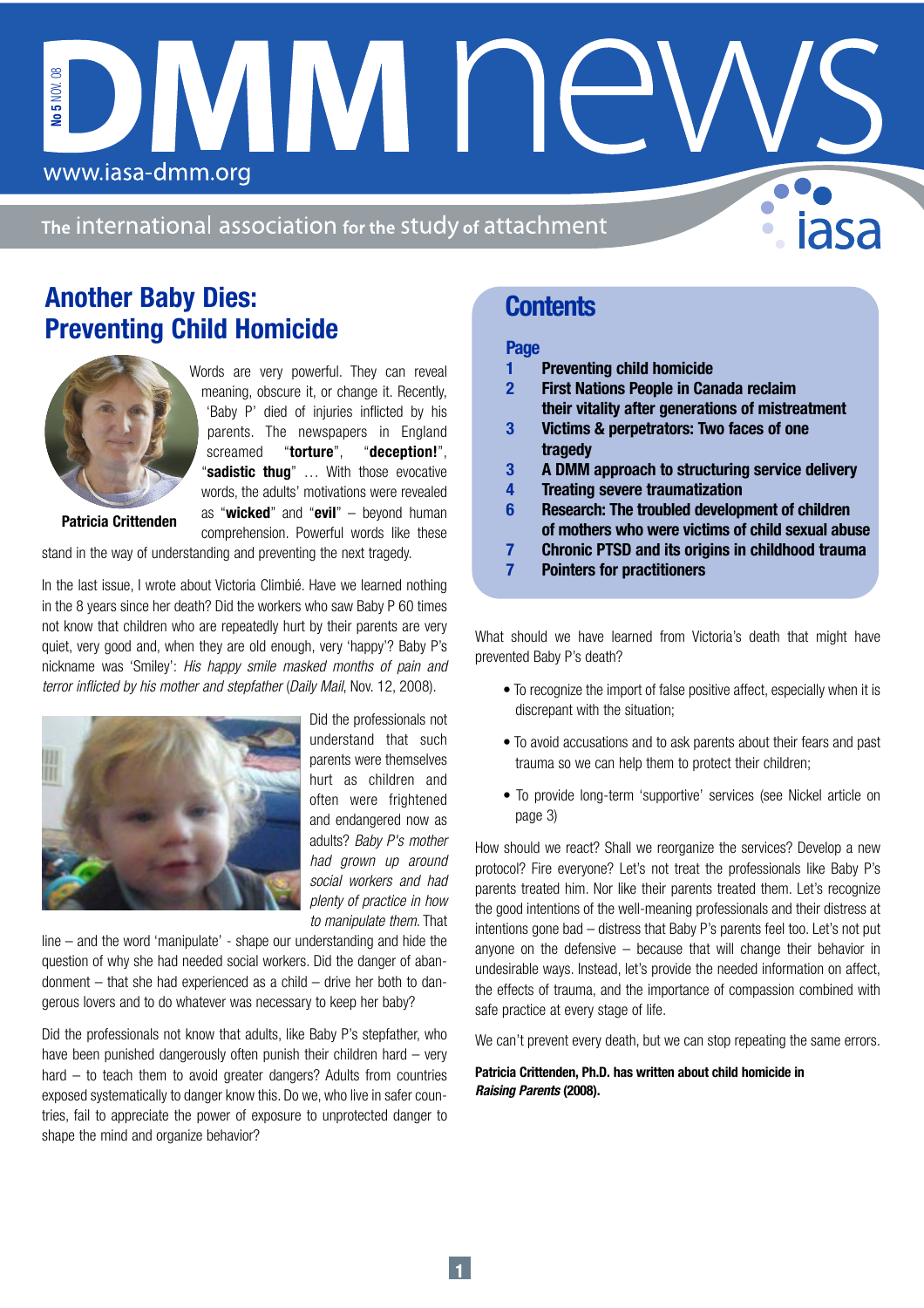# The Canadian Residential School Experience: A Personal Perspective



Mary Courchene

"The treatment of children in Indian residential schools is a sad chapter in our history and will never be repeated." This statement was made by Prime Minister Steven Harper on June 11, 2008 in the Canadian House of Commons, when he officially apologized to many representatives of First Nations, Inuit and Métis Peoples of Canada for a devastating government assimilation policy. Residential school internment lasted a century and yielded multiple generations of children

who were wrenched away from their families and forced to live in schools where their language and culture were banned and where many were abused physically and sexually.

I was one of those representatives on that historic day. I am also one of an estimated 87,000 residential school survivors and I am writing to share a personal perspective on the devastating legacy that this course of action has left on the lives of generations of First Nations, Inuit, and Métis peoples of Canada.

I recall my preschool years as being happy and loving, with much nurturing surrounded by family which included parents, grandparents, siblings and other extended family members. When I was 5 years old, my older brother and I were taken away to a residential school, which incidentally was a mere 5 minute walk from where we lived.

I remember looking forward to school because I could learn English and decipher what the bubbles said in the comic books that I looked at for hours!

Strangely, my parents did not prepare us for what to expect at school, and I soon found out why they couldn't. My mother still held onto the painful memories from the decade she had spent in the very school she was now forced by law to enroll her children in!

Life in residential school was one of misery, incredible loneliness and deprivation of nurturing and parental love. During the 13 years I was forced to stay, I was systematically stripped of dignity and pride and indoctrinated into believing my culture, customs and language were savage-like and primitive. As a result, I rapidly learned to hate my whole world including myself and my people. (I also hated my ancestors.) At home one summer, during our annual two month break, I recall looking at my parents with extreme resentment and outright hatred, simply because they were Indian and greeted me in our traditional language.

"From now on we will speak only English in this house," I proclaimed. My dad looked at me with sadness as my words stung him. "Well I guess we will never speak to this little girl again," he said in Oiibway, the language of our people. I was just 11 years old.

Already by then, my absence from home had caused irreparable damage. I was almost robot-like and unable to express positive emotions like love and joy. Instead I was driven by fear and hate at a crucial time of my childhood. I was a stranger in my own home, unable to relate to my parents, and, because boys and girls were prevented from interacting, I was not even able to relate to my brother at the same school.

I tell this part of my life story to make the point that the residential school system in Canada destroyed the family unit of a whole First Nations population. It was deliberate and systematic.

The First Nations, Inuit, and Métis populations of Canada are still reeling from this dark era of Canadian history. Our statistics in child welfare, prisons and our graduation rates corroborate this phenomenon. It is no wonder that Aboriginal people still struggle to find their identity. Alas, many of our youth today, especially in large urban centres, find that they are disconnected from their culture and language, and are lost in an unhealthy sub-culture.

This warfare on our spirit left generational scars and a history that the whole world should know about, given Canada's reputation as a free country.

How do we heal?

The solution is to reclaim our traditions, our customs and our languages by connecting with our own elders, who are our traditional knowledge-keepers. This movement of reclamation and revitalization is strong and we are a resilient people.

We will heal.



Mary Courchene is the former Dean of Aboriginal Education at Red River College in Winnipeg, Canada.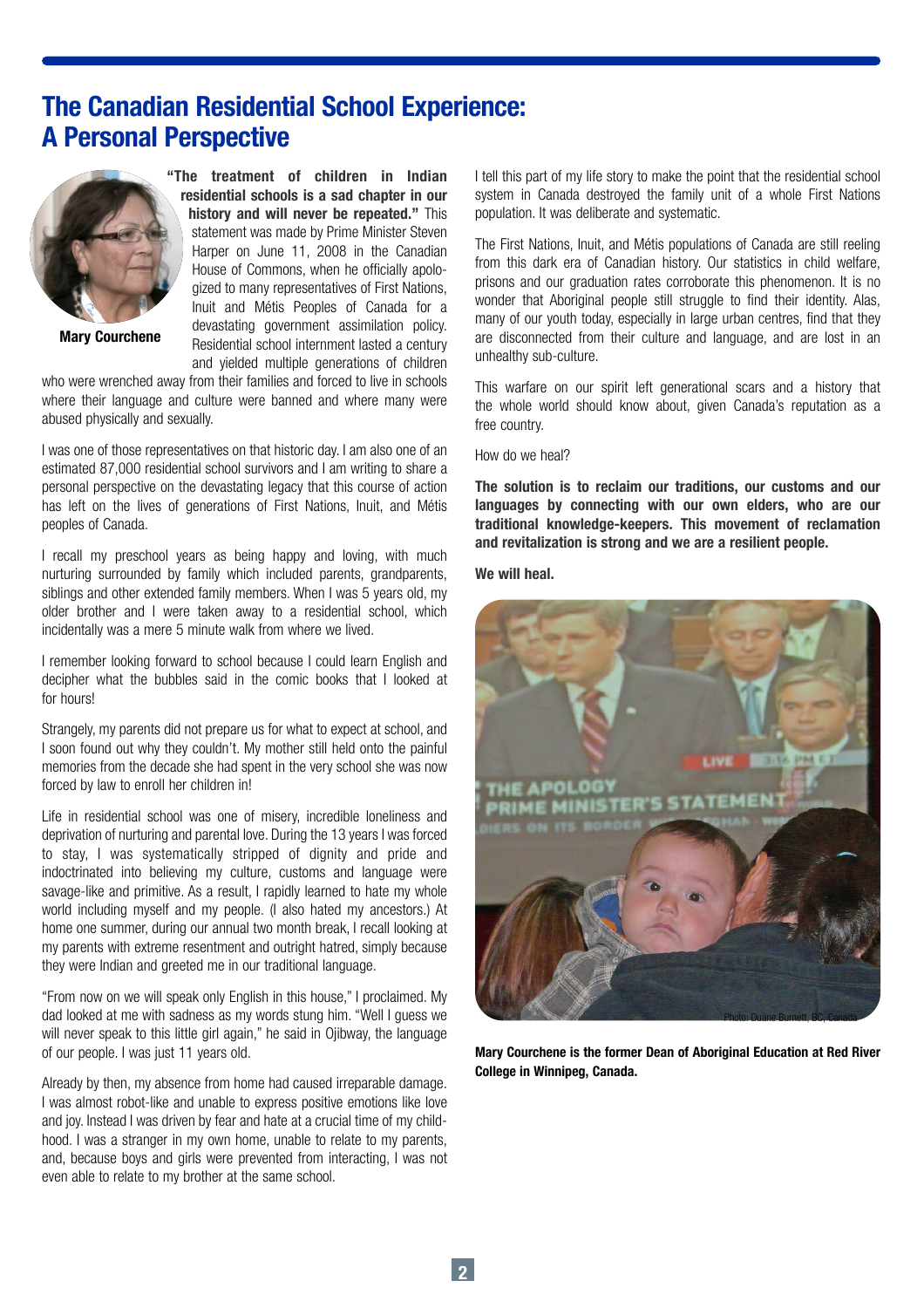# Trauma & Victimization



Pat Crittenden

DMM News #5 is focused on trauma; issue #4 was about sex-and-violence. Put another way, we are discussing *perpetrators* and victims. This issue also refers to resilience and transmission of attachment across generations. These terms are common enough, but let's not slip too quickly and easily past meanings that are so troublesome that we'd rather avoid them.

Take, for example, the dichotomy between victims and perpetrators. Peder Nørbech and Val Hawes showed us that dangerous murderers are usually grown up victims. Jennie Noll, in this issue, describes how a girl victimized by her father's sexual abuse later neglects her own children so severely that one will die and two will be removed from her care. Is such a girl a victim or a perpetrator? Do these words refer to different people or only to our attitude to the same person at different points in their life? Do our terms reduce the complexity of their suffering and the completeness of our understanding to a single act - in order to make our selection of a response less stressful to us?

As I see it today, words like perpetrator, abuser, and offender define the person from the perspective of others and for the purposes of others. In so doing, the terms omit crucial aspects of the person, both in the present and in how they developed.

People who harm other people have almost always suffered very greatly at times when they could not protect themselves. Moreover, there was almost never someone to comfort them. As Sverre Varvin and Mary Heller point out, they did what they could, with the maturity and experience that they had at that time, to protect themselves. I agree. They make the best meaning they can, in childhood, of their situation and organize their behavior to protect themselves from danger and pain. Usually, that means (1) attending hypervigilantly to some information, (2) discarding distracting or misleading information, often information about safety and comfort, and (3) acting quickly, often before thoughtful integration can be initiated. When we observe their dangerous behavior, we find it difficult to see that they feel endangered and are acting to protect or comfort themselves. Understanding that could change our response in ways that might reduce both their threat to others and their suffering.

Victims face the opposite problem. Often we fail to predict how their efforts to protect themselves may someday endanger others, including their lovers and children – the very people whom they intend to protect. Our efforts to rescue victims often overlook their complex relationships with endangering family members.

This brings us to resilience. Many people who were victimized do not go on to harm others or, having harmed others, they, nevertheless, come to appreciate what they have done and to change. By calling them resilient, we may overlook the process by which their maturity was achieved. Resilience conjures up the notion that they were somehow, magically, untouched by the harm they experienced.

Not so! They suffered, they worked very hard to come to grips with both the experience and their role in it, and they continue to grieve for what was lost. Resilience is not a special gift; it is a hard won and costly achievement. It transforms the passivity of suffering into the action of repair. Moreover, as Mary Courchene suggests, it is earned again and again as one recovers personally across a lifetime and assists others to find the same possibility. Resilience is grit, undergirded by compassion, not luck.

Finally, transmission of attachment – or maltreatment. How exactly does one generation affect the next? 'Transmitted' suggests a package – or a message.Once again, it is not so. Each person must experience and perceive their own world, represent their perceptions, organize strategies and  $act - for$ themselves. These things cannot be transmitted as wholes and children may not organize similarly to their parents. Endangered children, in particular, display a wide range of outcomes that they organize for themselves.

My point is that our terminology omits processes, reduces complexity, and overlooks variability. If we really want to help, our job is to pause exactly where language slides quickly across complex meanings. At just that point, we should, in the words of American 'Indians', try walking in the other person's moccasins.Only then will we appreciate the experience of those who had no choice but to wear such shoes. Only then will we understand the psychological and behavioral strategies of threatened people, respect the effort that mental organization requires, and be prepared to celebrate the achievement of human potential that the word 'resilience' embodies.

# Supporting Aboriginal Families



Irmie Nickel

Aboriginal people in Canada include First Nations peoples (who were here before Europeans arrived), Métis people (mixed First Nations and European ancestry) and Inuit people (Northern most regions). In Manitoba, they represent 10% of the population, approximately 50% of whom are under the age of 25. Many are at risk for developing difficult attachment relationships due to the century-long residential school experience.

After much debate, each aboriginal nation has been given the right to form its own child care agencies. The new agencies came into existence under much scrutiny, with little time to prepare and train staff, but with the opportunity to do something significant and different.

## The DMM and aboriginal people

People in aboriginal cultures have a wide range of attachments based on family structures and responsibilities that reflect aboriginal values and traditions. Aboriginal parents are less likely to be directive with their children and more likely to prefer non-verbal teaching and learning styles, stressing the importance of observing their children in normal life contexts. The DMM, with its focus on observing and identifying patterns of relationship, is congruent with aboriginal peoples' desire to focus on the competence and skills of children who have unique adaptive "characteristics" which are observed, rather than labeled as "problem behaviours".

In line with the above thinking, some newly formed aboriginal agencies have accomplished great things in a short time. The Métis Child, Family and Community Services (2008) is one of them. This agency has developed programs suitable for all levels of service need, following DMM guidelines (Crittenden, 1992). Their programs include: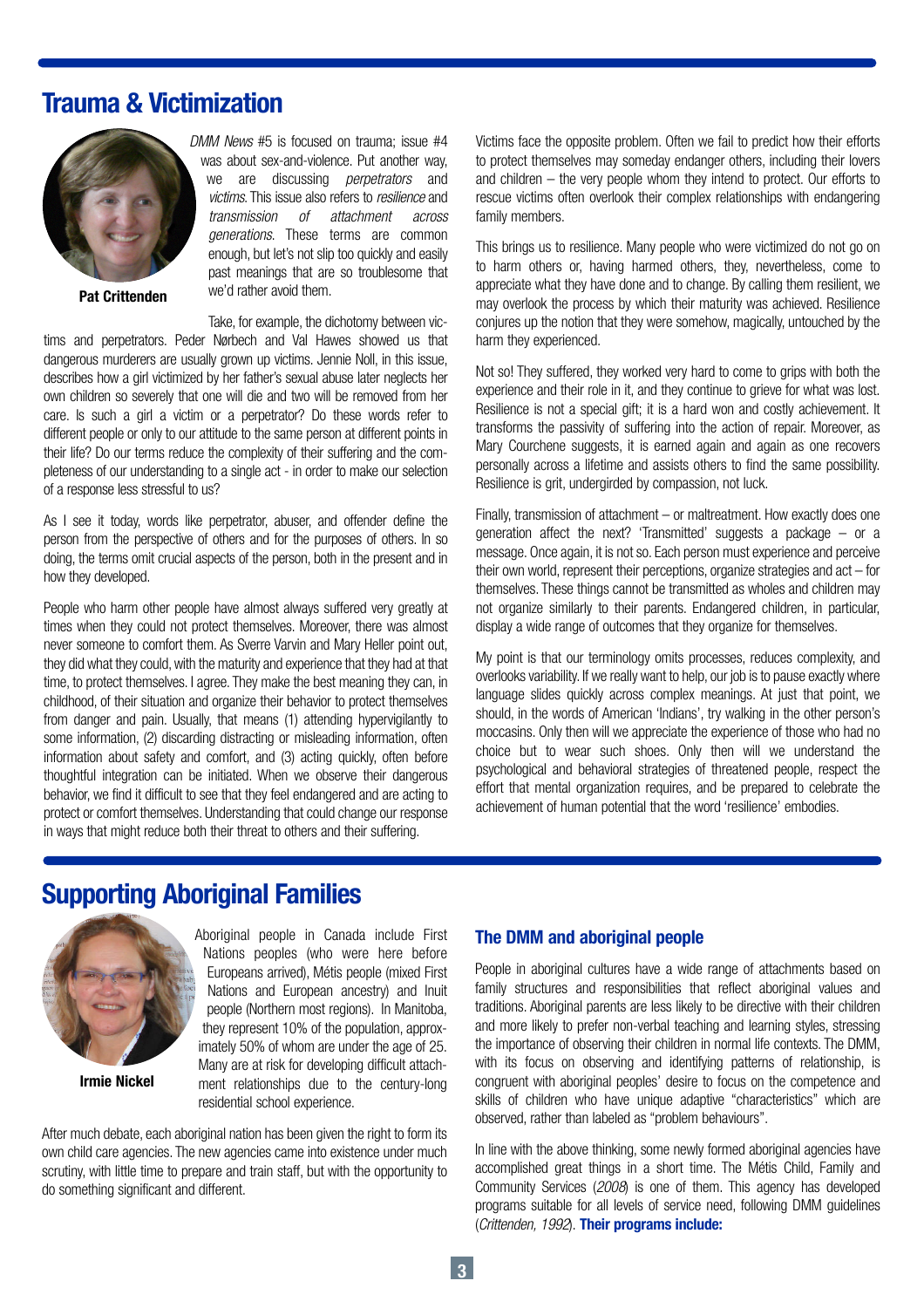# Levels of Family Functioning (Patricia Crtittenden, Ph.D.)

#### Independent and adequate families

The Young Mothers and Kookums Program to connect young mothers with grandmothers for ongoing support, mentoring and teaching about parenting.

#### Vulnerable to crisis (6 months)

The Family Support Program which provides a range of prevention and early intervention services to strengthen families and reduce risk factors.

#### Restorable (1-5 years)

The Family Enhancement Program that places entire families in supported and supervised foster care settings when children are at risk for removal from the family.

### Supportable (15-20 years)

The Family Mentorship Program which matches families with long term mentors, preferably from their own extended family.

#### Inadequate (remove children)

The Kinship Care Program employs extended family members as foster parents and seeks out community networks to support the family foster parents.

The significant emphasis on engaging the extended family and the community in these examples is something to watch carefully over the next few years. DMM principles of protection, provision of comfort and biological survival are at work here.

#### Irmie Nickel, BOT, MA, is Director of the Aulneau Renewal Centre, Winnipeg, Canada.

#### **References**

Crittenden, P.M. (1992). The social ecology of treatment: Case study of a service system for maltreated children. American Journal of Orthopsychiatry, 62, 22-34. Métis Child, Family and Community Services (2008). Annual report, April 1, 2007-March 31, 2008.

# Doctor, Can You Treat My Trauma?



Patients rarely ask this question. They come instead with perplexing symptoms like sudden anxiety, intrusive thoughts and vengeful preoccupations with what "they did to me." They feel something has gone wrong inside them. They cannot manage their children, their partner seems threatening, they seek isolation.

Sverre Varvin

## The problem in attachment and information processing terms

Occasionally therapists just think about trauma from a 'what happened' perspective and even claim to be trauma or trauma-focused therapists.

I think the patients are right. In accord with research on traumatisation and memory, they feel something is wrong in their personality – their sense of who they are - and their way of relating to others.

Severe and traumatic injury committed by other people, such as childhood abuse, torture, and war, has a massive and often unpredictable influence.This implies activation of attachment strategies. For example, a common strategy is to become more distancing of negative affect and close attachment figures. The more avoidant one can be, the better the chances for survival in many contexts. This may be the reason why Type A strategies predominate among survivors of traumatic abuse.

Trauma operates through procedural and imaged memory, with many aspects preserved as imaged or sensory memories. Is there then a specific traumatic memory, a type of memory different from others, that etches into the brain like a photo, almost impossible to erase or change? The persistence of the traumatic imagery in many patients' dreams raises this speculation, but neither clinical experience, nor memory research, supports the idea. Memories are modified according to the context in which they are remembered and therapy may contextualise memories. When traumatic incidents are unresolved, there is no coherent and reliable narrative of the experience. A key aspect of the therapy, therefore, is to help the patient develop such a coherent narrative.

Traumatic experiences are embedded in incomplete symbolised scenarios dominated by implicit memory and structured by attachment patterns acquired during development. Traumatic experiences also remould earlier memories, making safe situations seem unsafe, and activate inhibitory attachment strategies that suppress more balanced ones.

Traumatisation often produces Type A strategies. As a result of incomplete memory processing, unrelated but similar stimuli may release extreme anxiety and avoidance. Use of forebrain and hippocampal regions may be diminished while amygdala and brainstem mediated acute responses (fight, flight, freeze) may dominate.

The effects of traumatic injury differ according to the age when the trauma

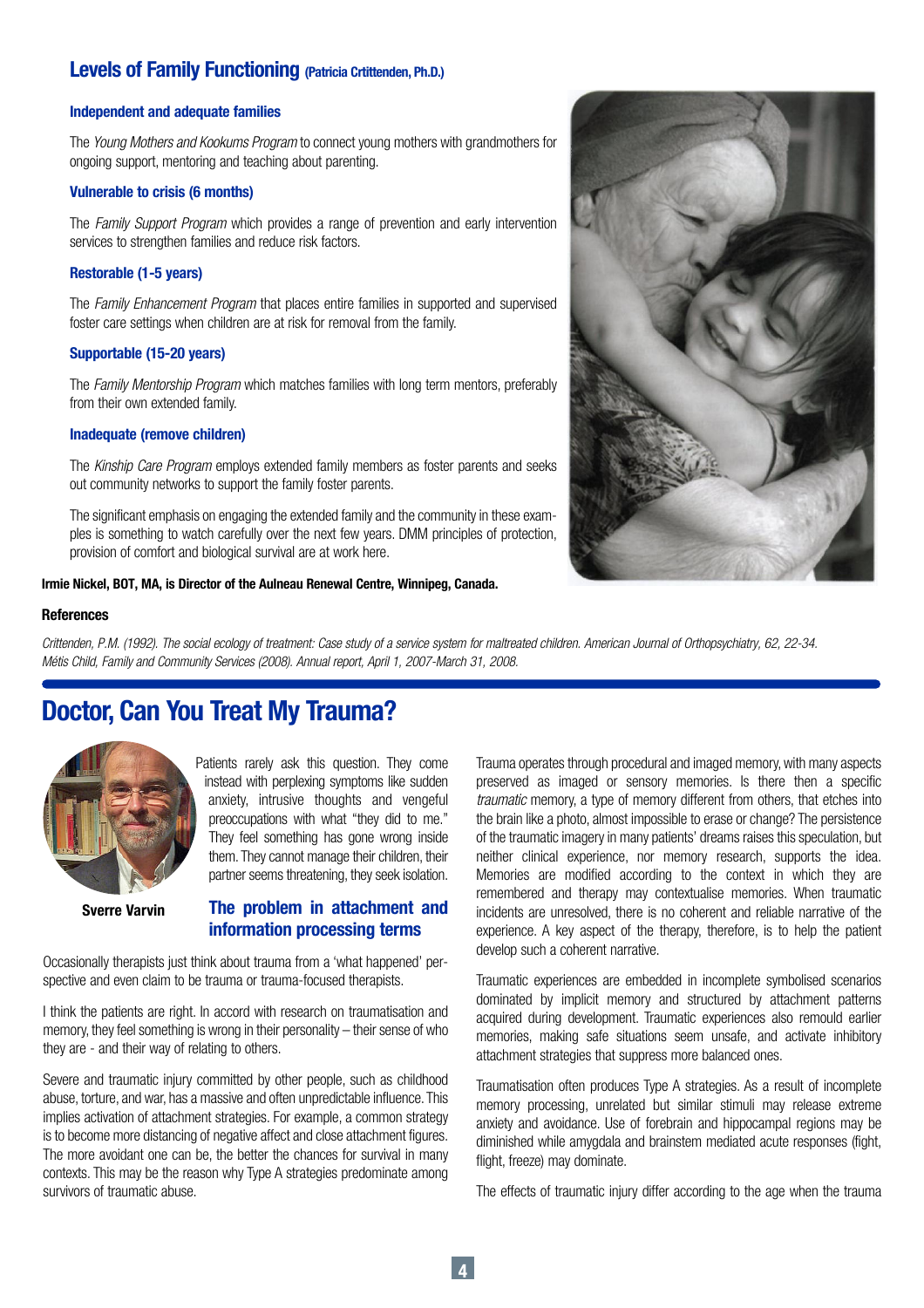occurs. This is as true for the adolescent war victim as for the elderly victim of genocidal terror: a life course is broken. Not being able to marry the person you loved in adolescence (or maybe feeling unable to love again) or not being able to function as grandparents (or losing your grandchildren) are terrible blows to developmental expectations. From this, it may be clear that I see psychotherapy of traumatised patients as something more, and often something else, than treating 'the trauma.''

## **Treatment**

Most people exposed to extreme natural disasters do not develop post-

traumatic disorders. Many experience strong grief reactions and passing trauma reactions that will subside and which do not require specialized treatment. One should, however, be aware of late onset conditions that may appear several decades after long-lasting danger and threat.

The combination of exposure to life-threatening danger, especially man-made, and/or loss of a loved one and a blow to one's self-esteem, seems to represent a massive risk for psychic traumatisation (Weisaeth, 2006). This type of combined exposure, which may be repeated or long-lasting, affects a substantial number of people following war, terror, persecution, or refugee experiences.

These experiences can affect peoples' belief systems (i.e., semantic memory) and the underlying structures and dynamics of the mind. When traumatic, they may result in more permanent changes in personality and attachment functions. The person often feels endangered, and attachment patterns concerned with survival will dominate the person's relations to self and others.

The effects appear in relationships, including transference patterns with therapists, and are met at the very beginning of any therapeutic encounter. The 'treatment of the trauma,' therefore, starts from the very first contact with the treatment system.

If the treatment system is characterised by neglect, obsessive procedures, suspicion of foreigners (the fate for many refugees), an antitherapeutic element is built into the treatment from the beginning. Both the expectation of being neglected and maladaptive attachment patterns are reinforced.

Therapists and those who organise treatment and care should be aware of an expectational triad characterising many traumatised people:

## (1) Something bad can happen at any time

### (2) There will be no help, and

### (3) Nobody will care.

Sadly, experience shows this belief system can typify many first therapeutic encounters. If early attempts to obtain therapeutic help prove difficult or

frustrating, the traumatised person is likely to activate mostly avoidant attachment patterns geared to detecting any signal of danger in the other person.

A patient had experienced incest from her father, and now feared men. In one session, she entered confused and watchful. She had pain in her eyes. It appeared that she was afraid she would not 'see' her effect on the therapist. As she said after some therapeutic work, "I was afraid I could not make you feel good. It's always like that. I have to watch out. If men don't feel good, things may suddenly change. Then I am trapped. I can't do anything. I must do as they say."

If You Feel Very Distressed

When you have experienced overwhelming situations, you may feel helpless, anxious, scared and angry. Sometimes this happens a long time after the dangerous experience. There are some things you can do that might help:

- Find a place where it feels safe and give yourself quiet time there
- Seek out people you trust and contact your close ones if you can
- Ask them to stay with you and talk when you feel you can
- Eat, rest, and care for yourself or let others care for you
- Do not isolate yourself
- Be gentle with yourself recovery takes time

If anxiety and sleeplessness persist, seek professional help. Remember that you can be helped even a long time afterwards.



This had been the situation with her father. Her avoidant attachment strategy was a post-hoc reaction in order to prevent what had already happened.

The understanding and processing of such transference situations is at the heart of any trauma therapy. The therapist has to deal with several issues:

- Defensive and often extremely rigid relational patterns
- Beliefs that the worst may happen any time with no help
- Complex transferences and countertransferences: idealized patterns may interchange with withdrawal and perpetrator victim enactments with the danger of therapist's withdrawal
- Massive projective identifications: the therapist has to contain both projected perpetrator and victim parts from the patient's inner world
- Awareness of avoidant attachment strategies is indispensable: The patient has difficulties in representing their own feelings, especially negative feelings. 'You always have to be aware,' is the traumatised patient's slogan
- Trauma scenarios may present as presently felt danger and may be meaningfully treated as mental representations related not only to the past, but also, and mainly, to the present

Treatment takes time; the patient is trying to change ways of being with others, and is also trying to create a more satisfying life. Inability to love is possibly the most devastating effect of man-made traumas.

### Sverre Varvin, M.D. works at the Norwegian Centre for Violence and Traumatic Stress Studies and as a psychoanalyst in private practice.

### Reference

Weisaeth, L. (2006). Collective Traumatic Stress: Crisis and Catastrophes, . Iin B. B. Arnetz and R. Eckman (Eds.) : Stress, Health and Disease. Wiley. Weinheim.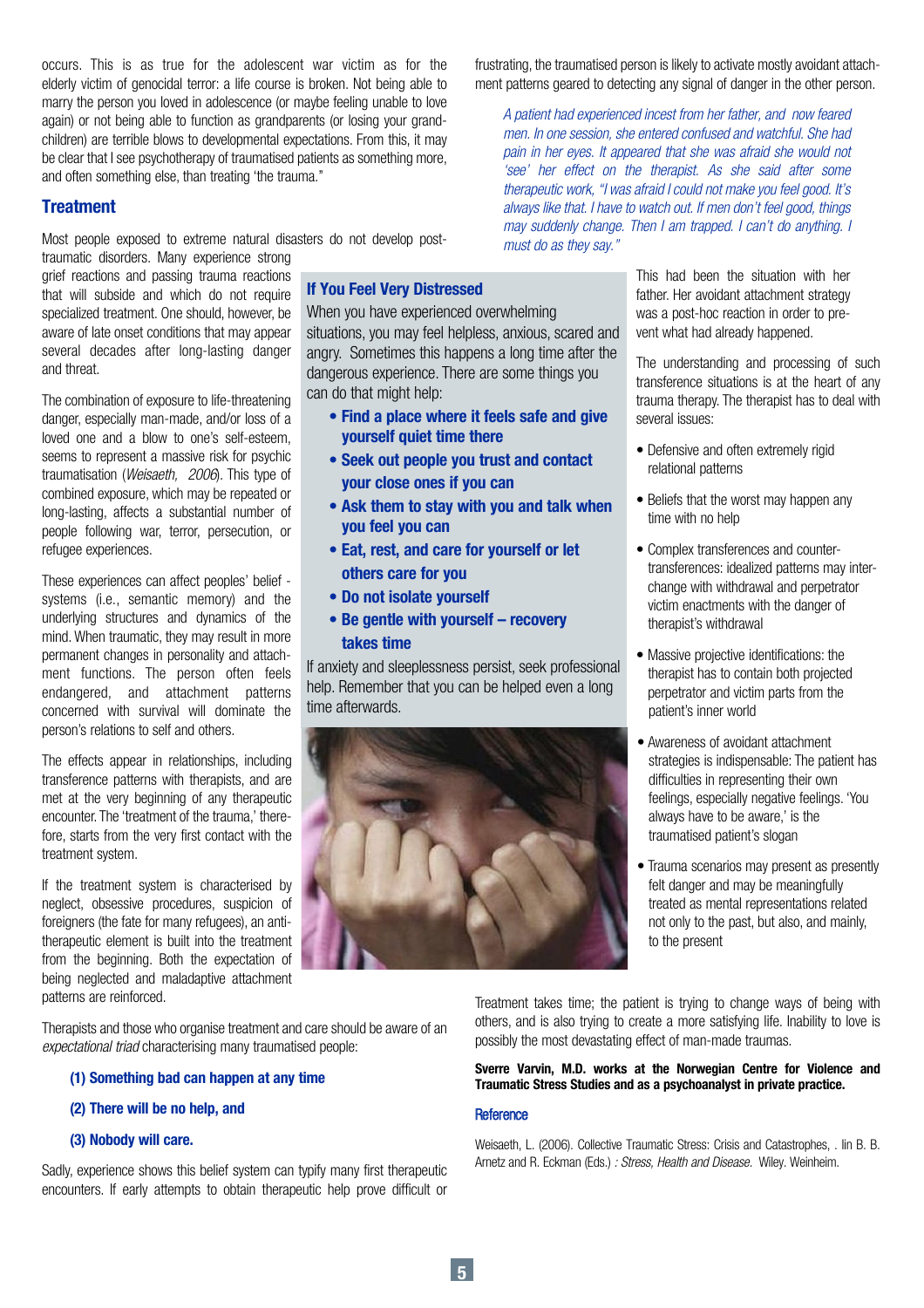# Protecting the Next Generation: Children of Women Who Were Sexually Abused in Their Own Childhood



and her 4-year old son attempting to revive the already dead infant while her toddler screamed in his playpen.

Jennie Noll

Months later, depressed and suicidal in an inpatient drug unit, Wilma recounted the incident, admitting using drugs and alcohol to

was drowning in the bathtub!! When emergency personnel arrived, they found Wilma intoxicated

cope with severe depression and the painful reminders of her traumatic childhood. Wilma had been repeatedly raped by her father, until she was 12. She reflected on how the harmful effects of her abuse persisted and cropped up again and again throughout her life. She spoke of her inability to "keep a man" and her difficulty "connecting" with her own babies. "And now … the whole thing is spreading to my own children. When will this nightmare end?"

Wilma's story is true. It is a stark example of the compounded struggles facing many child sexual abuse survivors and of the potential danger to their children.

## Our Research

We have followed 84 sexually abused girls from mid-childhood to early motherhood to find out how they and their children developed. Most longitudinal studies are *retrospective*, with the transmission assessed by self report. Our study is **prospective**. We kept 96% of our sample of girls who had been sexually abused and 89 demographically similar girls who had not been abused for 20 years (Noll, Trickett & Putnam, 2008). We assessed all the girls six times while they were growing up. Now we have assessed almost all of their 135 known children.

## Previous Research

Although about 30% of child abuse victims abuse their own children (Kaufman & Zigler, 1987), the potential for harm extends to their own physical and psychological problems in adulthood and may have devastating effects on their offspring.

Child sexual abuse involves early sexual boundary violations and can result in an association of sex with extreme violence and/or the conditional intimacy of caregivers. Crittenden theorizes that dispositional representations drawn from abusive relationships may contribute to continuity of maltreatment across generations (Crittenden, 2008). Others have reported that, compared to nonabused mothers, mothers with histories of sexual abuse pay less attention to their infants, respond differently to them, and draw conclusions about the babies based on their own (distorted) representations.

The experience of childhood sexual abuse places victims (girls and boys) at risk for continued emotional trauma and interpersonal difficulty, including cognitive and affective distortions around sex and intimacy (Noll, Trickett, & Putnam, 2003). Further, because incestuous abuse by fathers usually occurs without physical coercion or violence, its victims are more likely to consider themselves willing participants and to blame themselves more than other victims. Guilt and self-blame can lead to confusion regarding sexual arousal, interpersonal intimacy, and safety. Alexander (1992) identified several consequences of sexual abuse that are related to attachment, including mood disorders, ineffective or dangerous parenting practices, and adult attachment insecurity.

## Our findings

The results of our study are dramatic and affect a wide range of developmental and adaptive outcomes. Sexually abused mothers were more likely to be high-school dropouts and to have experienced psychiatric problems, drug and alcohol abuse, and domestic violence than non-abused mothers. Their

children were more likely to have a teenage mom, be born preterm, and receive child protective services than were the children of the comparison mothers (17% versus 1%). Children of sexually abused mothers performed worse cognitively and displayed more attachment disruptions (based on Ainsworth's Strange Situation for infants and Crittenden's Preschool Assessment of Attachment for 2-5 year olds) than children born to comparison mothers (Kwako, 2007).

Children of mothers who were sexually abused in their childhood are at risk for:

- 1) being abused or neglected, either at the hands of their own caregivers or by other violent or exploitive individuals who are allowed access to them;
- 2) various deleterious consequences of having a mother who suffers from emotional, psychiatric and interpersonal sequelae of her own childhood abuse

Attachment disruptions, both those that impair a victim's ability to form healthy adult attachments and those manifesting in insecure attachments with offspring, may contribute significantly to the intergenerational continuity of childhood maltreatment and continued adversity.

Nevertheless, not every abuse victim suffers as severely as Wilma did, and not every child born to victims will carry an adverse legacy forward. There are second chances. Many victims show resilience, take advantage of intensive treatments, seek opportunities for healing, or form healthy attachments with partners and children. There is hope and we can learn about recovery from such women.

## Treating Child Sexual Abuse

Resolution of childhood trauma should extend through (or be revisited at) various developmental stages. At each period, different issues become salient and need attention. Moreover, as children mature, they are capable of more complex and complete resolutions. The precipitating issues might include romantic attachments and dating, initiation into sexual relationships, marriage, and having one's own baby. Professional help might be needed when the child's parent needs to move on, but the growing child needs to go over it again, differently.

Jennie Noll is Associate Professor of Pediatrics, Cincinnati Children's Hospital Medical Center, Cincinnati, Ohio, USA.

### References

Alexander, P. C. (1992). Application of attachment theory to the study of sexual abuse. Journal of Consulting and Clinical Psychology, 60(2), 185-195.

Crittenden, P. M. (2008). Raising Parents. Collumpton, UK: Willan.

Kaufman, J., & Zigler, E. (1987). Do abused children become abusive parents? American Journal of Orthopsychiatry, 57(2), 186-192.

Kwako, L. (2007). Adjustment of offspring born to mothers sexually abused in childhood. Doctoral Dissertation, The Catholic University of America, Washington DC.

Noll, J. G., Trickett, P. K., & Putnam, F. W. (2003). A prospective investigation of the impact of childhood sexual abuse on the development of sexuality. Journal of Consulting and Clinical Psychology, 71(3), 575-586.

Noll, J. G., Trickett, P.K., & Putnam, F.W. (2008). The cumulative burden borne by offspring whose mothers were abused as children: Descriptive results from a multigenerational study. Journal of Interpersonal Violence, 24(3).